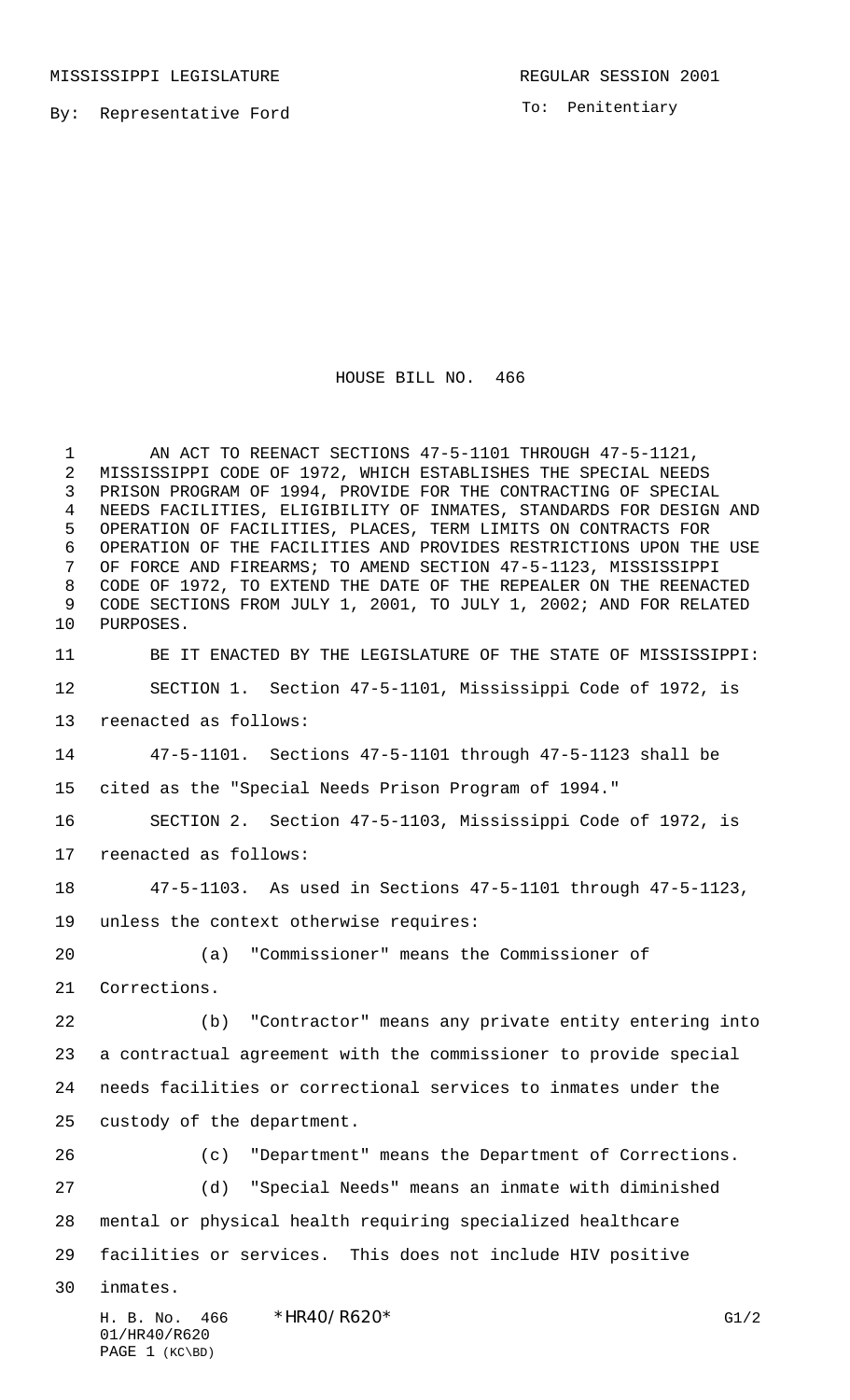SECTION 3. Section 47-5-1105, Mississippi Code of 1972, is reenacted as follows:

 47-5-1105. (1) The commissioner is authorized to enter into contracts for a special needs correctional facility and services only as provided in Sections 47-5-1101 through 47-5-1123.

 (2) No contract shall be entered into unless it offers cost savings of at least ten percent (10%) to the department.

 (3) Any inmate sentenced to the custody of the department identified as having a special need may be eligible to be incarcerated in a special needs correctional facility in which a contractor is providing correctional services.

 (4) The rates and benefits for correctional services shall be negotiated by the commissioner based upon American Correction Association standards, state law and court orders.

 (5) The special needs facility or the site for a proposed facility must comply with all local zoning ordinances and regulations.

 (6) The department may contract for the construction or leasing of a special needs facility. Any facility operated by a private contractor must house medium or maximum security inmates.

 SECTION 4. Section 47-5-1107, Mississippi Code of 1972, is reenacted as follows:

 47-5-1107. All facilities that are governed by this chapter shall be designed, constructed, and at all times maintained and operated in accordance with the American Correctional Association Standards in force at the time of contracting, as well as with subsequent ACA Standards to the extent that they are approved by the contracting agency. The facility shall meet the percentage of standards required for accreditation by the American Correctional Association.

 In addition, all facilities shall at all times comply with all federal and state constitutional standards, federal, state and local laws, and all court orders.

H. B. No. 466 \*HR40/R620\* 01/HR40/R620 PAGE 2 (KC\BD)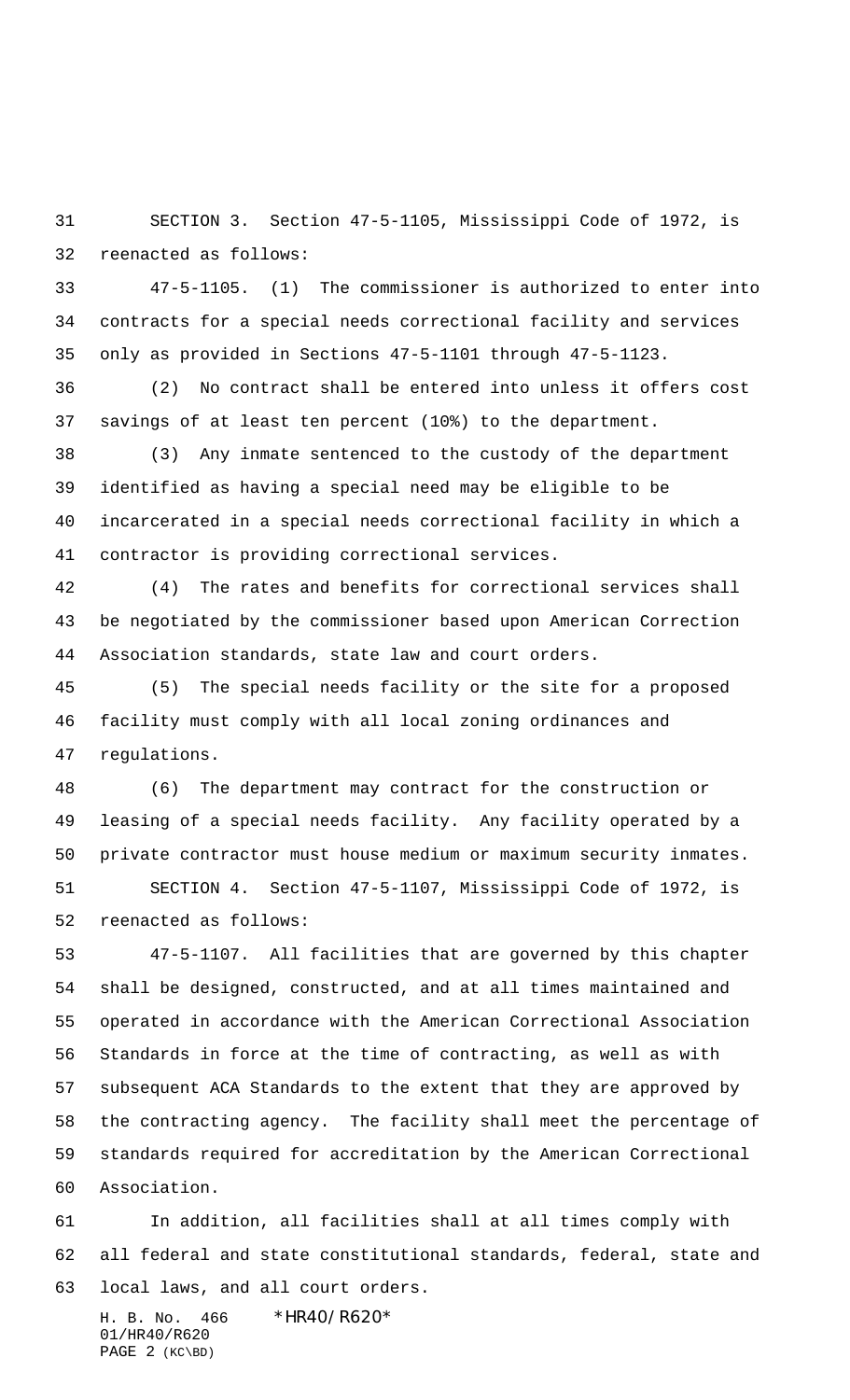SECTION 5. Section 47-5-1109, Mississippi Code of 1972, is reenacted as follows:

 47-5-1109. The initial contract for the operation of a facility or for incarceration of prisoners or inmates therein shall be for a period of not more than five (5) years with an option to renew for an additional period of two (2) years. Contracts for construction, purchase, or lease of a facility shall not exceed a term of fifteen (15) years. Any contract for housing beyond the initial five (5) years shall be subject to annual appropriation by the Legislature if public funds are used to finance the construction.

 SECTION 6. Section 47-5-1111, Mississippi Code of 1972, is reenacted as follows:

 47-5-1111. (1) A contractor's employees serving as "correctional officers" shall be allowed to use force only while on the grounds of a facility, while transporting inmates, and while pursuing escapees from a facility.

 (2) A contractor shall be authorized to use only such nondeadly force as the circumstances require in the following 83 situations: to prevent the commission of a felony or misdemeanor, including escape; to defend oneself or others against physical 85 assault; to prevent serious damage to property; to enforce institutional regulations and orders; and to prevent or quell a riot.

 (3) A contractor's employees, while performing their officially assigned duties relating to the custody, control, transportation, recapture or arrest of any escaped offender assigned to a contract prison, shall be authorized to use force and firearms as necessary to pursue and recapture escapees. (4) Private correctional officers who have been

H. B. No. 466 \*HR40/R620\* 01/HR40/R620 PAGE 3 (KC\BD) appropriately certified as determined by the contracting agency and trained pursuant to the provisions of subsection (5) shall have the right to carry and use firearms and shall exercise such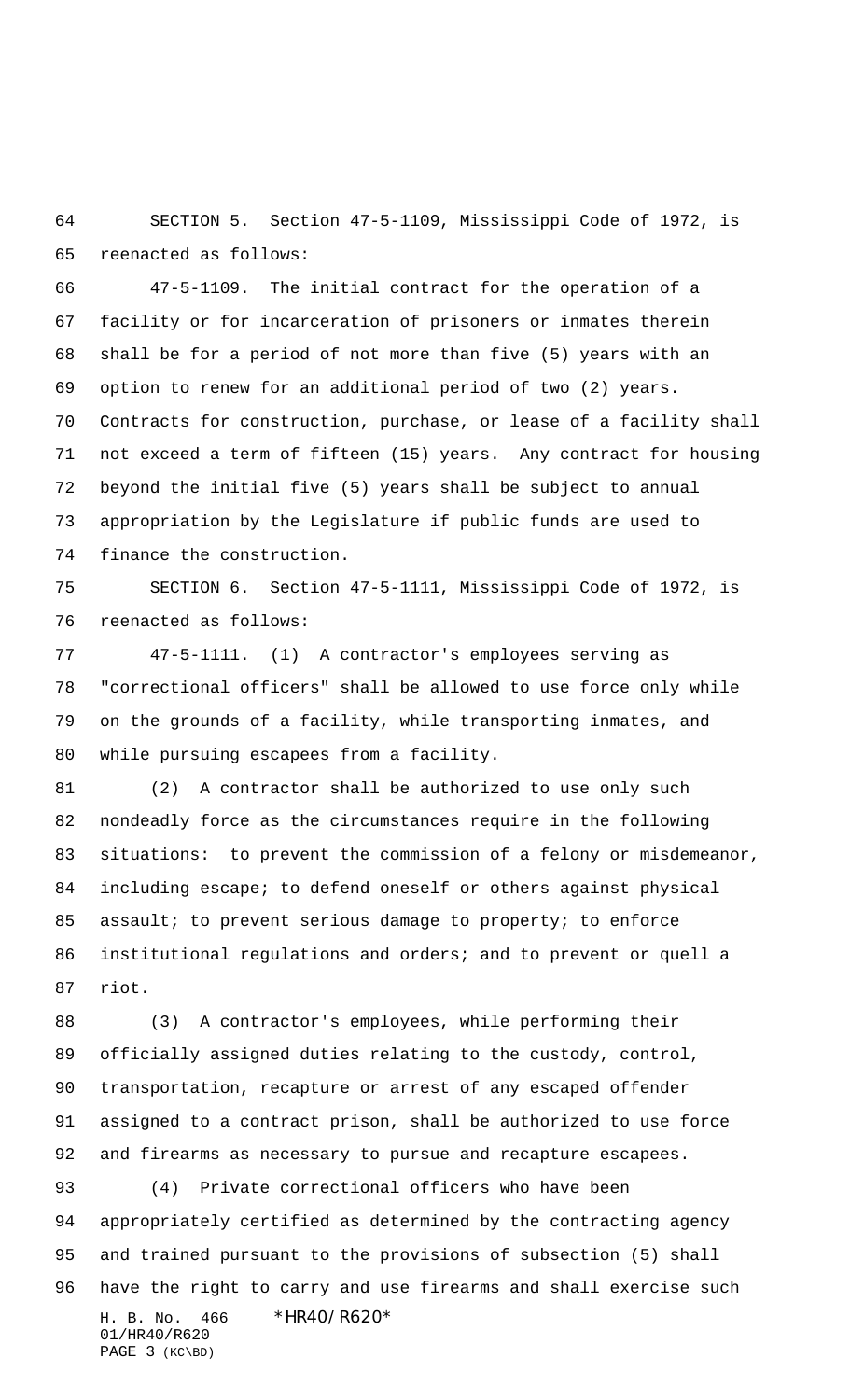authority and use deadly force only as a last resort, and then only to prevent an act that could result in death or serious bodily injury to oneself or to another person.

 (5) Private correctional officers shall be trained in the use of force and the use of firearms, in accordance with ACA Standards and shall be trained, at the contractor's expense, at the facilities that train public prison and jail personnel for at least the minimum number of hours that public personnel are currently trained.

 SECTION 7. Section 47-5-1113, Mississippi Code of 1972, is reenacted as follows:

 47-5-1113. All employees of a facility operated pursuant to this chapter must receive, at a minimum, the same quality and quantity of training as that required by the state, for employees of public correctional and detention facilities. All training expenses shall be the responsibility of the contractor.

 SECTION 8. Section 47-5-1115, Mississippi Code of 1972, is reenacted as follows:

 47-5-1115. A contract for correctional services shall not be entered into unless the following requirements are met:

 (a) The contractor provides an adequate plan of insurance, specifically including insurance for civil rights claims, as determined by an independent risk management/actuarial firm with demonstrated experience in public liability for state governments. In determining the adequacy of the plan, such firm shall determine whether:

 (i) The insurance is adequate to protect the state from any and all actions by a third party against the contractor 125 or the state as a result of the contract;

H. B. No. 466 \*HR40/R620\* 01/HR40/R620 PAGE 4 (KC\BD) (ii) The insurance is adequate to protect the state against any and all claims arising as a result of any occurrence during the term of the contract; that is, the insurance is adequate on an occurrence basis, not on a claims-made basis;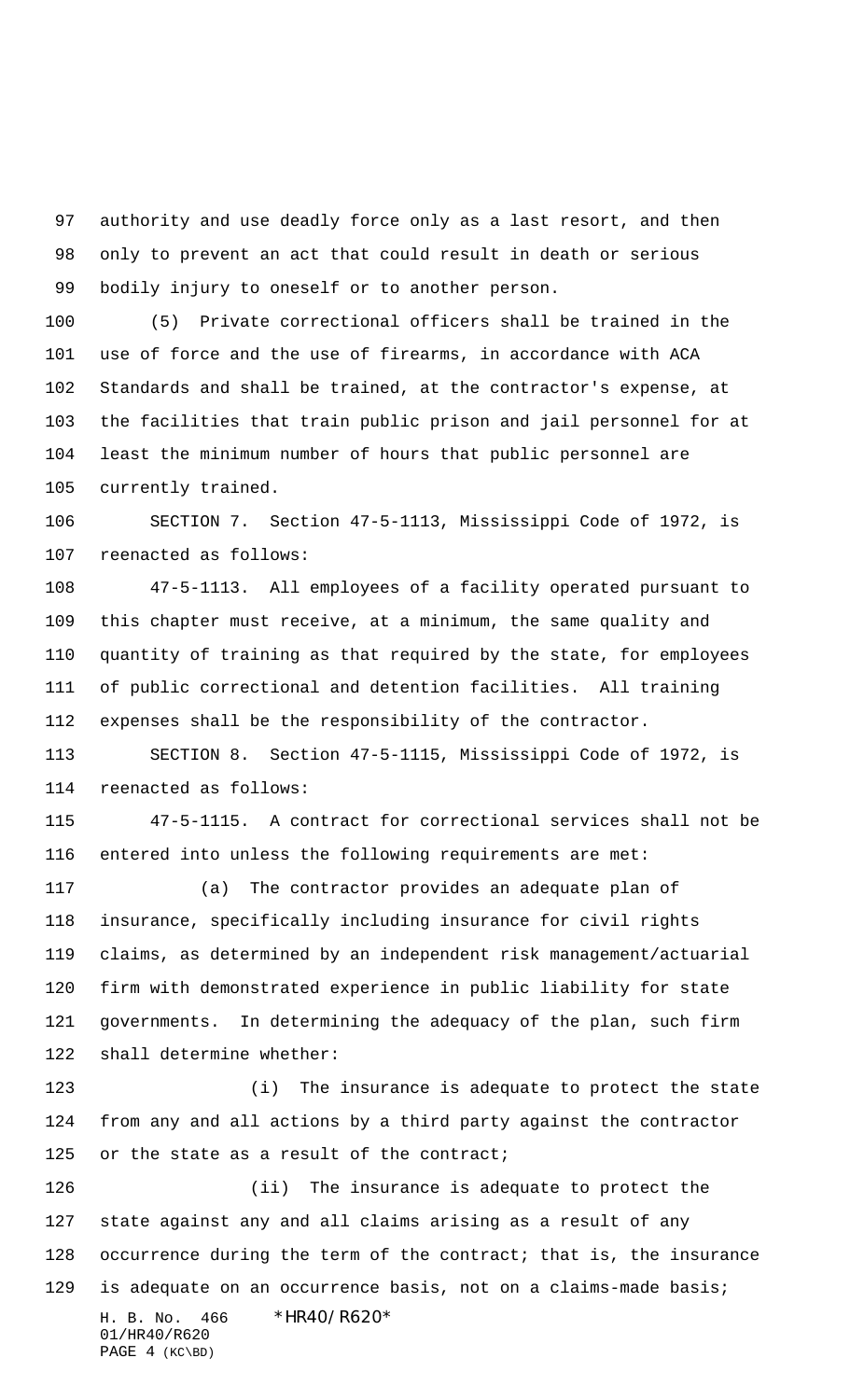(iii) The insurance is adequate to assure the contractor's ability to fulfill its contract with the state in all respects, and to assure that the contractor is not limited in this ability because of financial liability which results from 134 judgments; and

 (iv) The insurance is adequate to satisfy such other requirements specified by the independent risk management/actuarial firm.

 (b) The sovereign immunity of the state shall not apply to the contractor. Neither the contractor nor the insurer of the contractor may plead the defense of sovereign immunity in any action arising out of the performance of the contract.

 SECTION 9. Section 47-5-1117, Mississippi Code of 1972, is reenacted as follows:

 47-5-1117. A plan shall be developed and certified by the commissioner which demonstrates the method by which the state would resume control of the prison upon contract termination. Such plan shall be submitted for review and comment to law enforcement agencies, the district attorney and circuit judges in the county in which the prison is located.

 SECTION 10. Section 47-5-1119, Mississippi Code of 1972, is reenacted as follows:

 47-5-1119. (1) The commissioner shall monitor any contracts with prison contractors providing correctional services and shall report at least annually, or as requested, to the Senate Committee on Corrections and the House Penitentiary Committee on the performance of the contractor.

H. B. No. 466 \*HR40/R620\* 01/HR40/R620 PAGE 5 (KC\BD) (2) The medical director of the department shall be responsible for monitoring all aspects of the facility. The medical director may designate a person to assist in monitoring at the facility, as the medical director determines to be necessary. The medical director shall be provided an on-site work area, shall be on-site on a daily basis, and shall have access to all areas of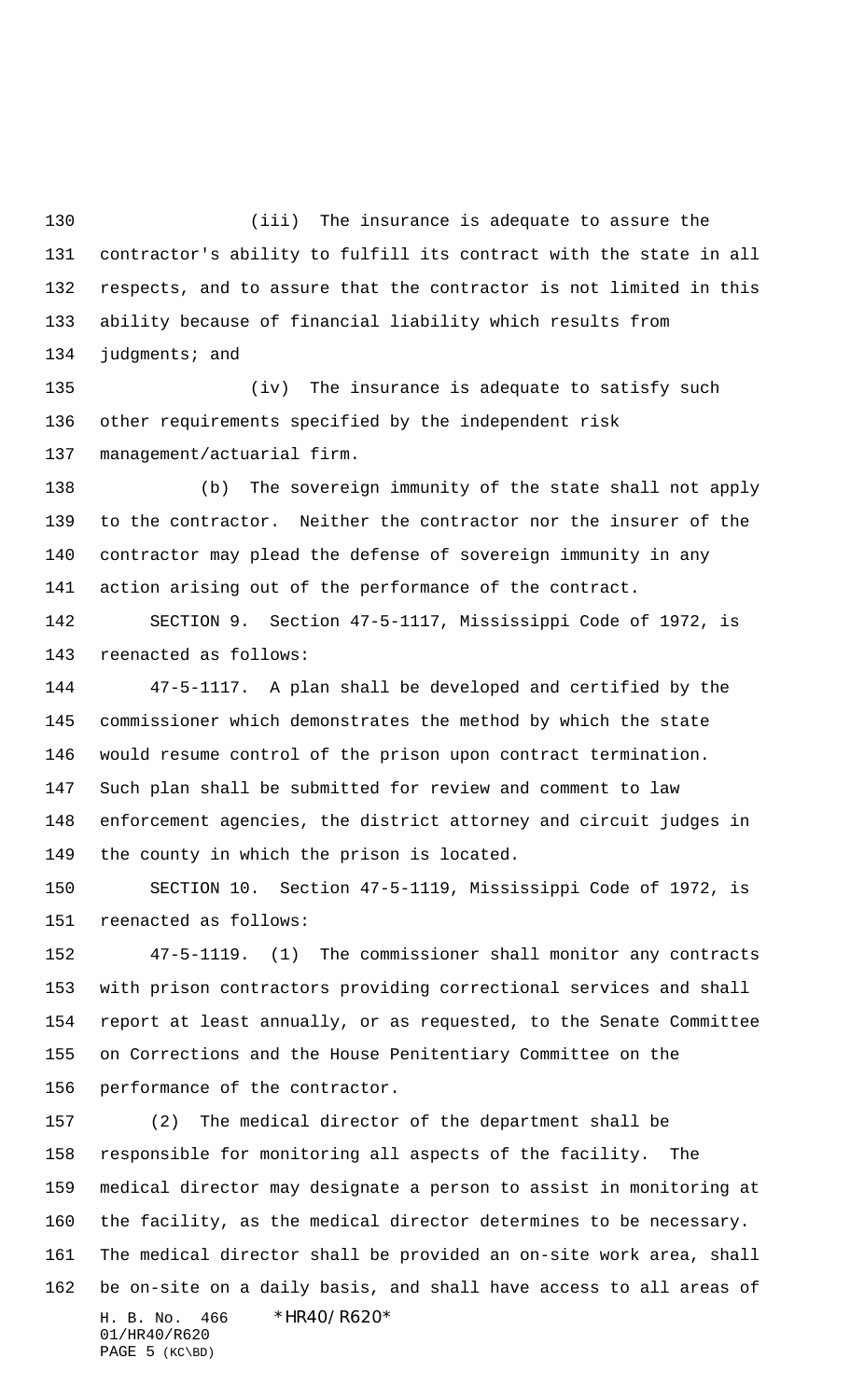the facility and to inmates and staff at all times. The contractor shall provide any and all data, reports and other materials that the medical director determines are necessary to carry out monitoring responsibilities under this section.

 SECTION 11. Section 47-5-1121, Mississippi Code of 1972, is reenacted as follows:

 47-5-1121. No contract for private correctional facilities or services shall authorize, allow, or imply a delegation of the authority or responsibility of the state to a prison contractor to:

 (a) Classify inmates or place inmates in less restrictive custody or more restrictive custody;

 (b) Transfer an inmate, although the contractor may recommend in writing that the department transfer a particular inmate;

178 (c) Grant, deny, or revoke sentence credits; (d) Recommend that the parole board either deny or grant parole, although the contractor may submit written reports 181 that have been prepared in the ordinary course of business;

 (e) Develop and implement procedures for calculating 183 sentence credits or inmate release and parole eligibility dates;

 (f) Require an inmate to work, except on department-approved projects; approve the type of work that inmates may perform; or award or withhold wages or sentence credits based on the manner in which individual inmates perform such work; or

 (g) Determine inmate eligibility for furlough and work release.

 SECTION 12. Section 47-5-1123, Mississippi Code of 1972, is amended as follows:

 47-5-1123. Sections 47-5-1101 through 47-5-1121 shall repeal July 1, 2002.

H. B. No. 466 \*HR40/R620\* 01/HR40/R620 PAGE (KC\BD)